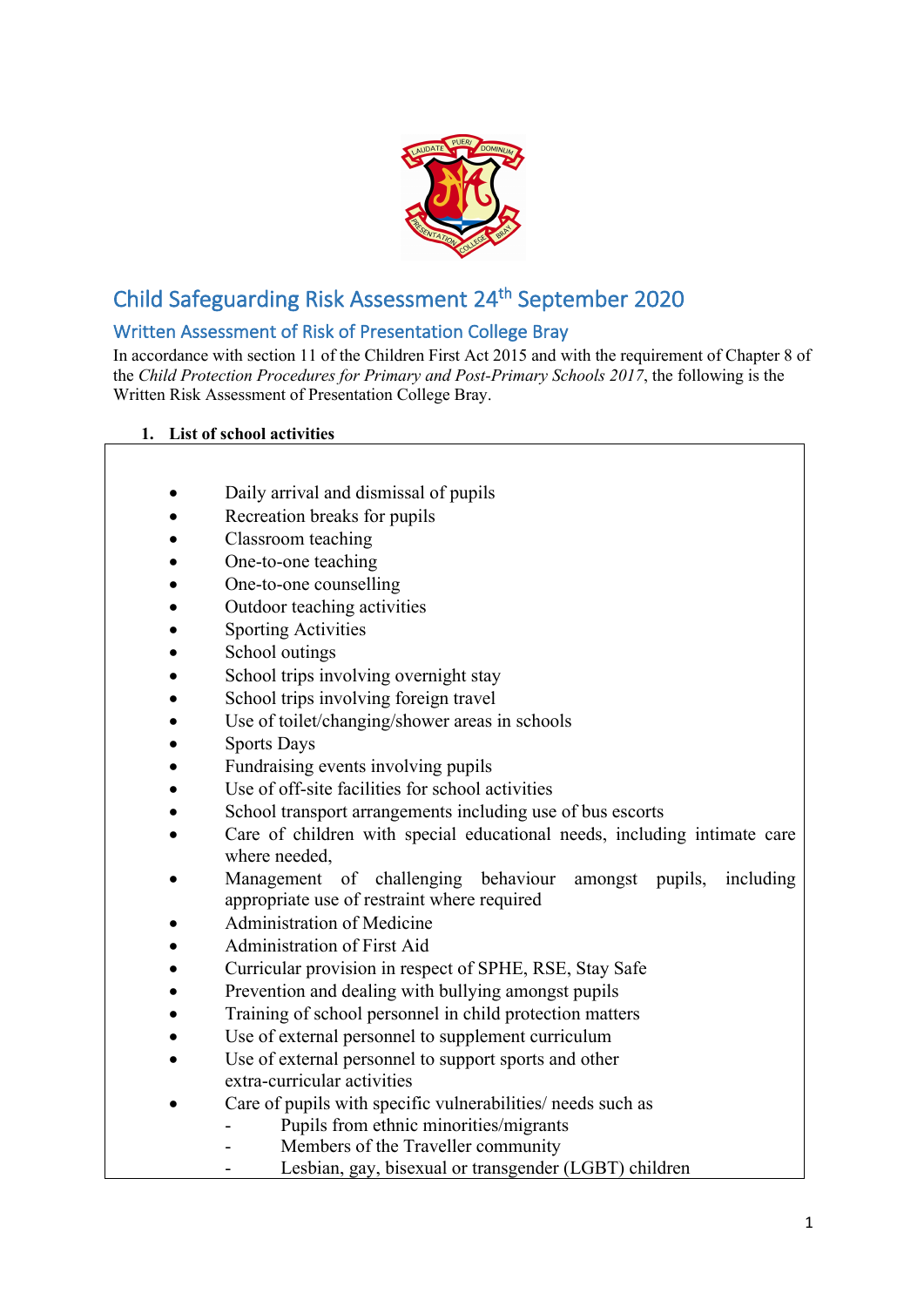- Pupils perceived to be LGBT
- Pupils of minority religious faiths
- Children in care
- Children on CPNS
- Recruitment of school personnel including
	- Teachers/SNA's
	- Caretaker/Secretary/Cleaners
	- Sports coaches
	- External Tutors/Guest Speakers
	- Volunteers/Parents in school activities
	- Visitors/contractors present in school during school hours
		- Visitors/contractors present during after school activities
- Participation by pupils in religious ceremonies/religious instruction external to the school
- Use of Information and Communication Technology by pupils in school
- Application of sanctions under the school's Code of Behaviour including detention of pupils, confiscation of phones etc.
- Students participating in work experience in the school
- Students from the school participating in work experience elsewhere
- Student teachers undertaking training placement in school
- Use of video/photography/other media to record school events
- After school use of school premises by other organisations
- Use of school premises by other organisation during school day
- Evening study

#### **2. The school has identified the following risk of harm in respect of its activities -**

- Risk of harm not being recognised by school personnel
- Risk of harm not being reported properly and promptly by school personnel
- Risk of child being harmed in the school by a member of school personnel
- Risk of child being harmed in the school by another child
- Risk of child being harmed in the school by volunteer or visitor to the school
- Risk of child being harmed by a member of school personnel, a member of staff of another organisation or other person while child participating in out of school activities e.g. school trip, swimming lessons
- Risk of harm due to bullying of child
- Risk of harm due to inadequate supervision of children in school
- Risk of harm due to inadequate supervision of children while attending out of school activities
- Risk of harm due to inappropriate relationship/communications between child and another child or adult
- Risk of harm due to children inappropriately accessing/using computers, social media, phones and other devices while at school
- Risk of harm to children with SEN who have particular vulnerabilities
- Risk of harm to child while a child is receiving intimate care
- Risk of harm due to inadequate code of behaviour
- Risk of harm in one-to-one teaching, counselling, coaching situation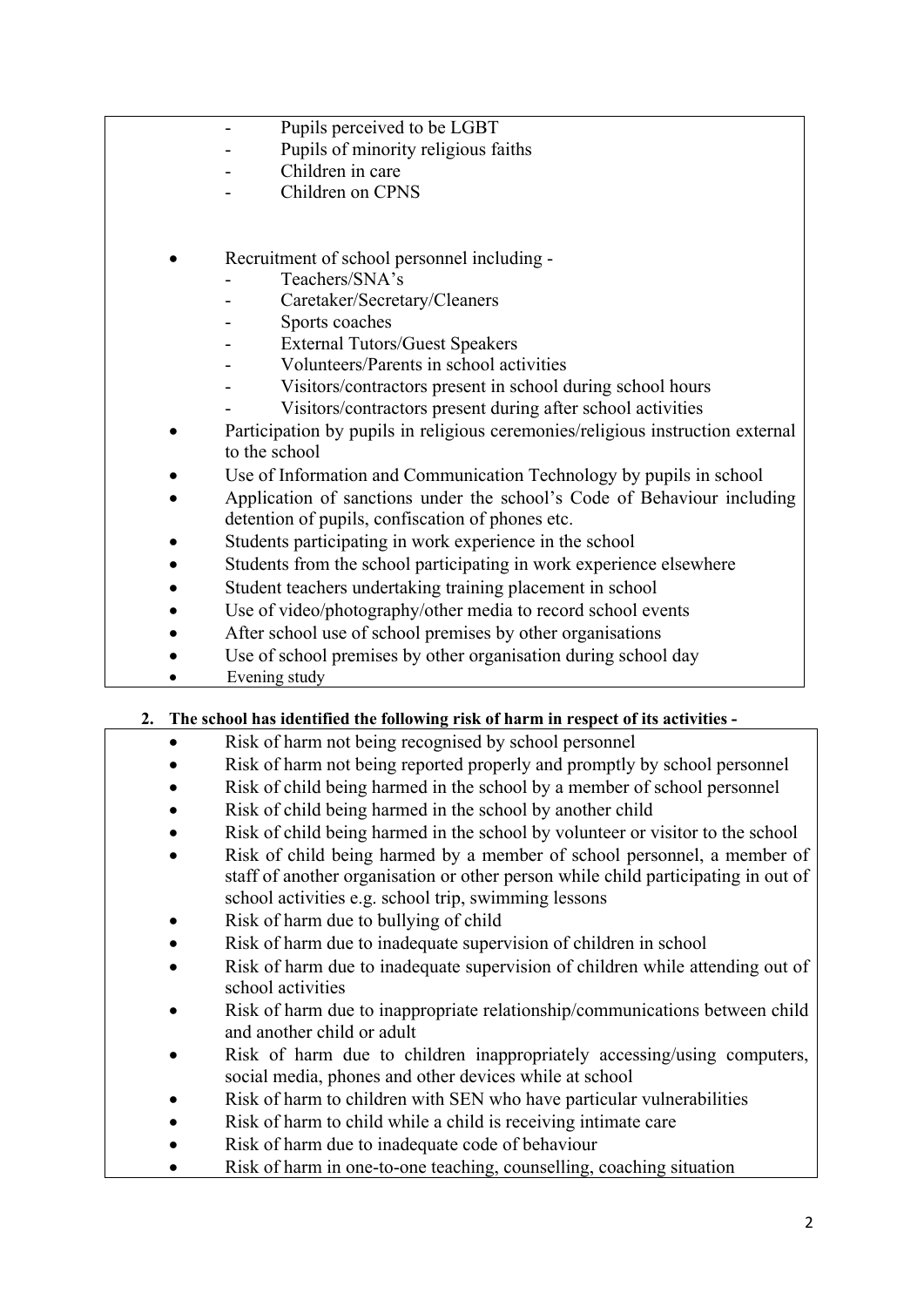- Risk of harm caused by member of school personnel communicating with pupils in appropriate manner via social media, texting, digital device or other manner
	- Risk of harm caused by member of school personnel accessing/circulating inappropriate material via social media, texting, digital device or other manner.

#### **3. The school has the following procedures in place to address the risks of harm identified in this assessment -**

- All school personnel are provided with a copy of the school's *Child Safeguarding Statement*
- The *Child Protection Procedures for Primary and Post-Primary Schools 2017* are made available to all school personnel
- School Personnel are required to adhere to the *Child Protection Procedures for Primary and Post-Primary Schools 2017* and all registered teaching staff are required to adhere to the *Children First Act 2015*
- The school implements in full the Stay Safe Programme
- The school implements in full the SPHE curriculum
- The school implements in full the Wellbeing Programme at Junior Cycle
- The school has an Anti-Bullying Policy which fully adheres to the requirements of the Department's *Anti-Bullying Procedures for Primary and Post-Primary Schools*
- The school has a yard/playground supervision policy to ensure appropriate supervision of children during, assembly, dismissal and breaks and in respect of specific areas such as toilets, changing rooms etc.
- The school has in place a policy and clear procedures in respect of school outings
- The school has a Health and safety policy
- The school adheres to the requirements of the Garda vetting legislation and relevant DES circulars in relation to recruitment and Garda vetting
- The school has a codes of conduct for school personnel (teaching and nonteaching staff)
- The school complies with the agreed disciplinary procedures for teaching staff
- The school has a Special Educational Needs policy
- The school has an intimate care policy/plan in respect of students who require such care
- The school has in place a policy and procedures for the administration of medication to pupils
- The school  $$ 
	- o Has provided each member of school staff with a copy of the school's Child Safeguarding Statement
	- o Ensures all new staff are provided with a copy of the school's Child Safeguarding Statement
	- o Encourages staff to avail of relevant training
	- o Encourages board of management members to avail of relevant training
	- o Maintains records of all staff and board member training
- The school has in place a policy and procedures for the administration of First Aid